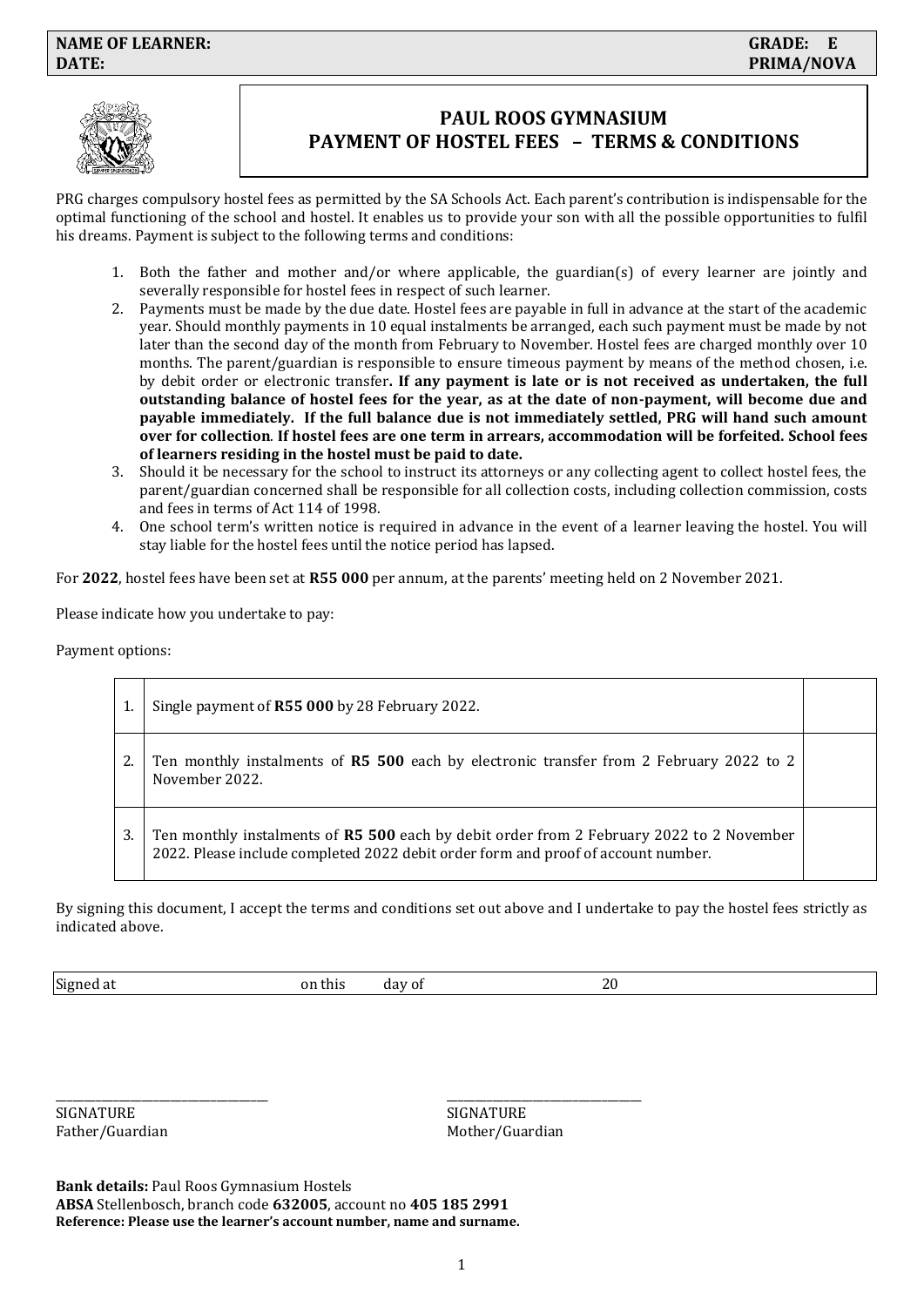# **Full name and surname of person responsible for the account (parent/guardian):**

ID No: Marital status:

E-mail:

Address (Physical and postal):

Telephone (Home and cell):

Name, address and telephone of employer:

**Full name and surname of other parent/guardian:** 

ID No: Marital status:

E-mail:

Address (Physical and postal):

Telephone (Home and cell):

Name, address and telephone of employer:

I agree that the above e-mail addresses and cellphone numbers may be used by the school for communication. I declare that the information provided above is correct and that I shall inform the school timeously in writing of any changes.

\_\_\_\_\_\_\_\_\_\_\_\_\_\_\_\_\_\_\_\_\_\_\_\_\_\_\_\_\_\_\_\_\_\_\_\_\_\_\_\_\_\_\_\_\_\_\_\_\_\_\_\_\_\_ \_\_\_\_\_\_\_\_\_\_\_\_\_\_\_\_\_\_\_\_\_\_\_\_\_\_\_\_\_\_\_\_\_\_\_\_\_\_\_\_\_\_\_

SIGNATURE SIGNATURE

Learner Grade (2022): \_\_\_\_\_\_\_\_\_\_\_\_\_\_\_\_\_\_\_\_\_\_\_\_\_\_\_\_\_ (Office use: Acc no: \_\_\_\_\_\_\_\_\_\_\_\_\_\_\_\_\_\_\_\_\_)

Father/Guardian Mother/Guardian Mother/Guardian